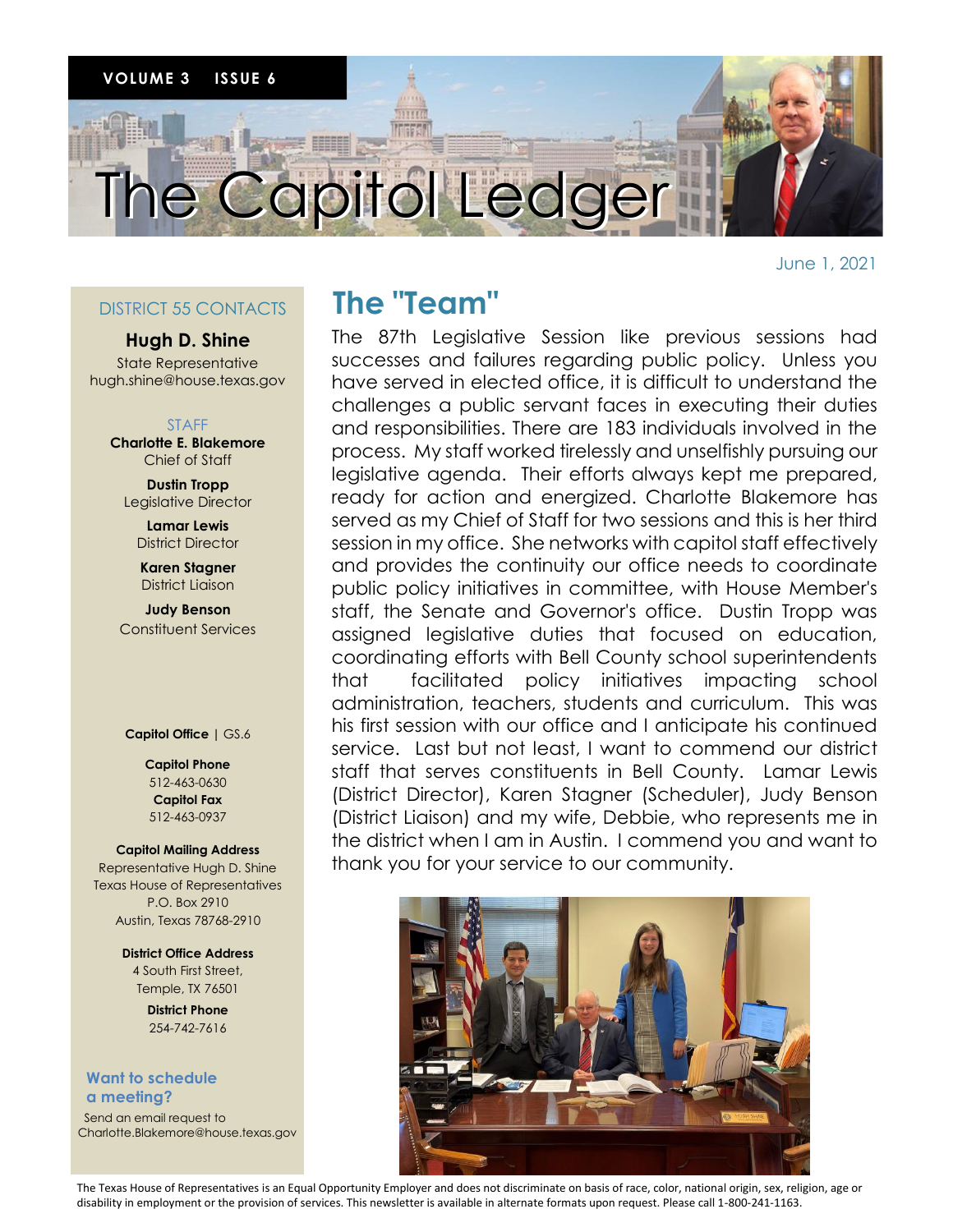## **Texas House Accomplishments Signed by Governor**

Below is a list of major legislation signed into law by the Governor (at the time of this printing).

**Constitutional Carry & Lone Star Gun Protection Act -** The Texas Legislature passed House Bill 1927 and House Bill 2622. House Bill 1927 makes Texas a constitutional carry state and House Bill 2622 protects Texas from any new federal gun control regulations.

**The Heartbeat Bill & Human Life Protection Act -** This session had some of the strongest prolife protections passed in Texas. The Heartbeat Bill, Senate Bill 8/House Bill 1515, bans abortion as soon as a heartbeat is detected, and the Human Life Protection Act, House Bill 1280, immediately bans ALL abortions in Texas when Roe V. Wade gets overturned. SB 8 goes into effect September 1, 2021.



**Property Tax Protections During a Crisis -** Some counties tried to get around previous property tax increase bans during the pandemic. Senate Bill 1438 creates future protections during the next crisis from property tax increases.

**Small Business Protection Post COVID-19 -** On May 8, Governor Abbott signed House Bill 1195, which protects PPP loans from taxation so small businesses can continue to recover from COVID.

**Alcohol-To-Go -** Signed by the Governor on May 12, House Bill 1024 amends current laws to allow pickup and delivery of alcoholic beverages for off-premise consumption.

**Organ Transplant Discrimination Protection - House Bill 119 prohibits organ transplant** recipient discrimination on the basis of certain disabilities such as Down Syndrome. This is a lesser known, but important pro-life bill.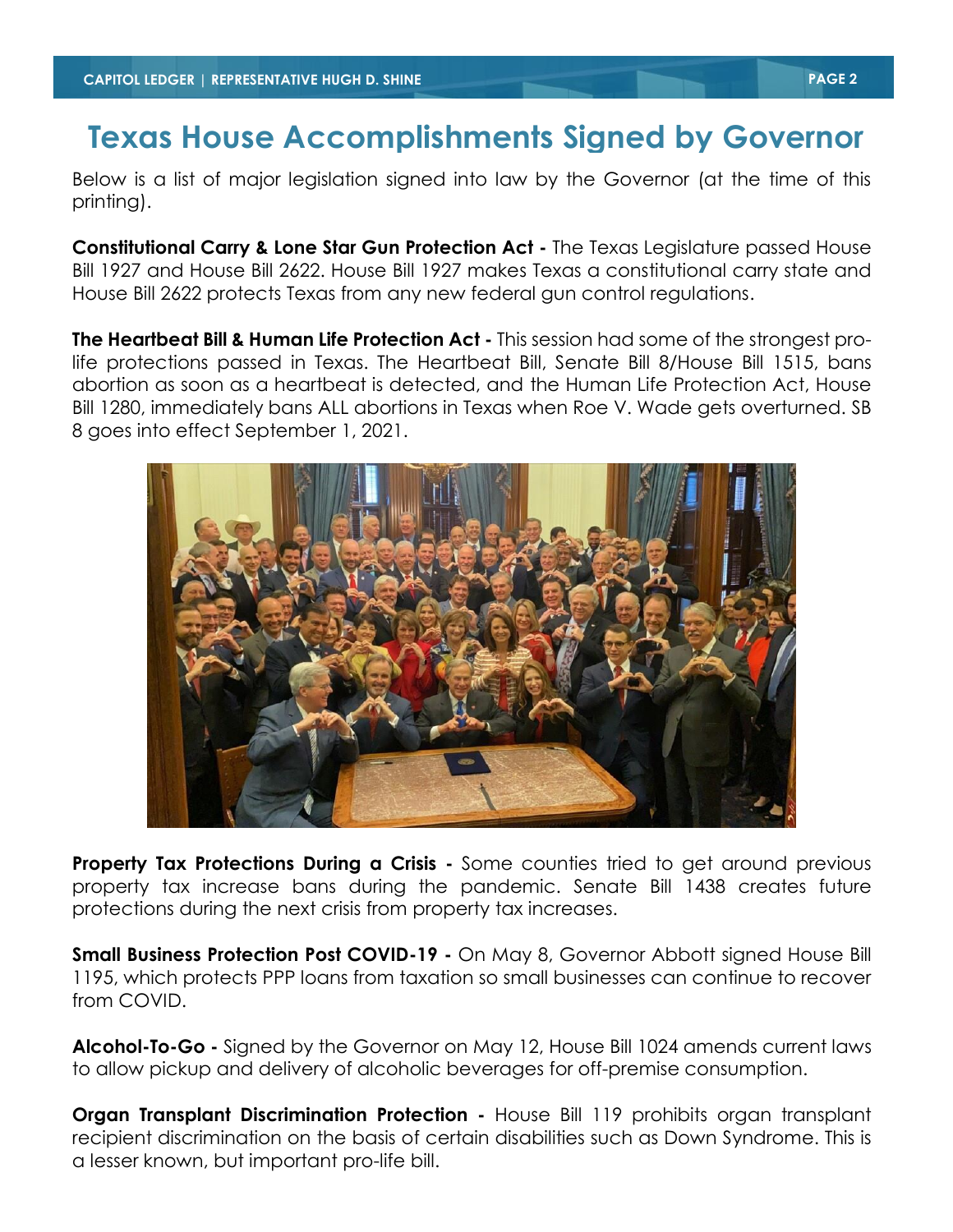# **Successful Policy Authored by Shine**

**House Bill 533 -** HB 533 will allow for all Texas Counties to conduct a tax sale of personal property through an online auction. Additionally, removing the bracket for online sales of personal property will promote consistency for all tax sale processes. Before House Bill 533 became law, only Harris County was authorized to perform a tax sale of personal property via an online auction It will take effect on September 1, 2021.

**House Bill 624 -** HB 624 increases the legal penalties for personally targeting a Police officer, and are extended to cover an Officer's family. The legal penalty will increase for those who harass, intimidate, threaten, stalk, damage property, or trespass on property belonging to a public servant or their family. Specifically, with intent to intimidate or harass a public servant or family of a public servant due to one's official position as a public servant.



**House Bill 692 -** Retainage is the practice of withholding a portion of periodic payments to construction companies. Unfortunately, it is not uncommon to have situations where retainage is held in excessive amounts, or for an excessive period of time; resulting in situations where contractors must enter into prolonged negotiations to be paid for work that has been completed. HB 692 establishes fair standards for the practice of withholding and payment of retainage for public works construction contracts. House Bill 692 is sitting on the Governor's desk awaiting his signature.

**House Bill 988 -** improved and enhanced the efficiency and accessibility of the property tax system. The property tax is a significant source of revenue for local governments and school districts, and as a result, it is crucial that taxpayers have a property tax process that is fair and accountable. HB 988 makes numerous taxpayer friendly procedural changes including: access to binding arbitration for tax authority procedural violations; guarantee of informal settlement discussions prior to protest hearings; requires notice and right of protest for changes in account numbers. It also allows a taxpayer to request a single member ARB hearing and creates a complaint process to appraisal district Board for ARB procedure violations and requires ARB to adopt Comptroller approved procedural rules. HB 988 is now headed to the Governor's desk for his signature.

**House Bill 3115** - The Texas Constitution protects a person's homestead from being foreclosed on by a judgment lein. However, there can be difficulty in identifying what land is a person's household and whether a judgement lien attaches against said property. HB 3115 seeks to create a limited period of time in which parties with an interest in the transactions can rely on the affidavit with certainty, while protecting the interests of creditors.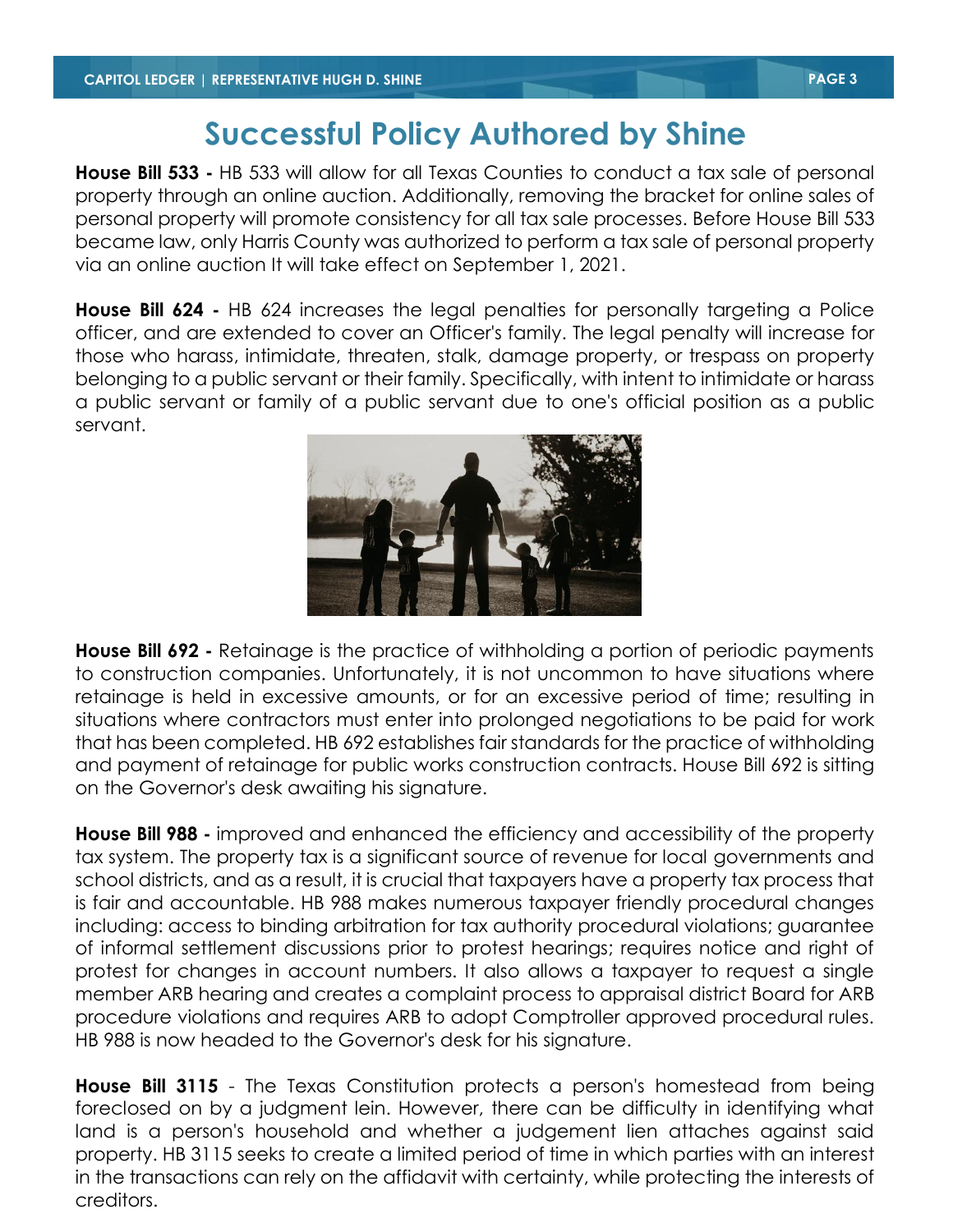## **Joint Authored and Sponsored Legislation**

**House Bill 2429 -** Joint authored with Chairman Morgan Meyer, HB 2429 was signed by Governor Abbott on May 15, and is effective immediately. Concerns have been raised regarding the existing notices of public hearings on property tax rate increases. Reportedly, these notices do not adequately address a situation in which a taxing unit exceeds the voter-approval tax rate; but does not exceed either the de minimis rate, or the voter-approval tax rate calculated as if the taxing unit were a special taxing unit. HB 2429 amends current law relating to the alternate provisions for ad valorem tax rate notices when the de minimis rate of a taxing unit exceeds the voter-approval tax rate.

**House Bill 2723 -** Also joint authored with Chairman Meyer, HB 2723 was sent to the Governor on May 20. There are concerns that the varying names for truth-in-taxation websites maintained by appraisal districts' make it difficult for property owners to locate property tax information. This situation is compounded by the fact that property owners receive only a single annual postcard informing them of the availability of such a website. HB 2723 seeks to improve the accessibility and awareness of these websites by creating a statewide website listing all truth-in-taxation websites.



**Senate Bill 1427** - State law provides for temporary exemption from property taxation of a portion of the appraised value of certain property damaged by a disaster. Of the four levels of damage, Level 1 is ambiguous and became an issue during COVID-19. SB 1427 removes the vagueness and clarifies that damage must be physical in nature to qualify a property for the temporary property tax exemption. SB 1427 was authored by Senator Bettencourt and myself.

# **Local Shine Bills**

**House Bill 532 -** Earlier this session, the Texas House designated of a portion of State Highway Loop 121 in Bell County as the Deputy Sheriff John Rhoden Memorial Highway. It was sent to the Governor on May 25.